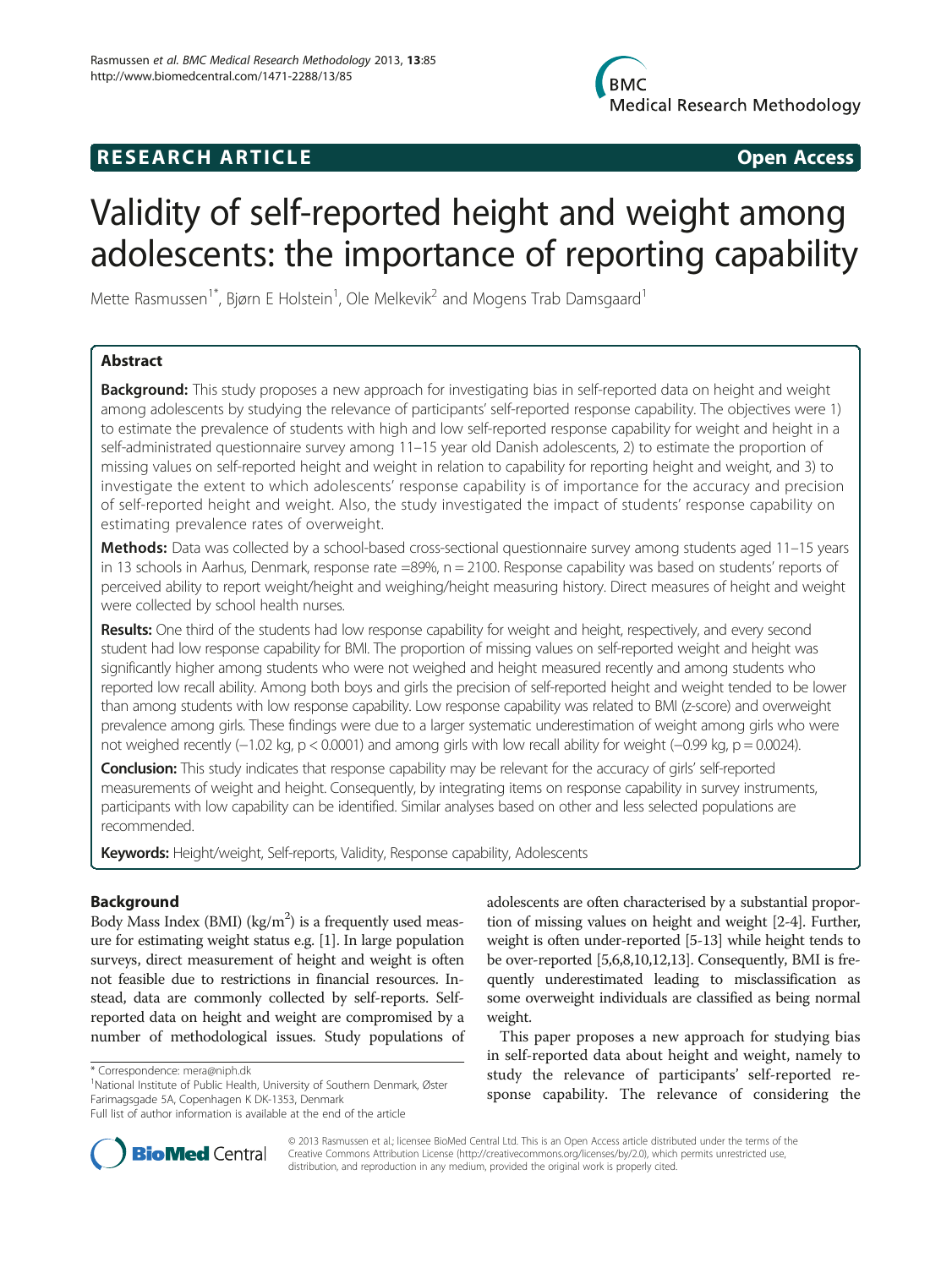regularity of adolescents weighing or measuring practises and their opportunities for weighing and measuring themselves have previously been highlighted [\[7,14](#page-10-0)]. However, the empirical research investigating the importance of weighing oneself for the capability for responding to survey questionnaires is scarce. De Vriendt (2009) and colleagues found that Belgian adolescents who weighed themselves during the past year reported their weight with a higher accuracy than those who did not [\[15](#page-10-0)]. Hauck and colleagues found that a large proportion of American Indian adolescents did not know their weight or height and about half of those who reported their weight and height were uncertain about the value [[16\]](#page-10-0).

As indicated by the previous studies, weighing and measuring practices may be important for the ability to provide valid information on weight and height. The proximity in time between weighing and height measuring and reporting the data may be particularly important during adolescence as most adolescents experience a substantial increase in both height and weight. Also, participants' response may be influenced by their ability to recall their height and weight. Therefore it may be useful to include items on weighing and height measuring history and perceived recall ability in survey instruments. This will allow results to be evaluated according to respondents' capability to respond. However, the relevance of collecting such data is dependent upon the extent to which response capability for height and weight indeed is associated with the level of precision (random errors) and accuracy (systematic errors) in the self- reported measures.

The aims of this study are 1) to estimate the prevalence of low response capability for weight and height in a school-based self-administrated questionnaire survey among a population of 11 to 15 year old Danish adolescents, 2) to estimate the proportion of missing values on self-reported height and weight in relation to capability for reporting height and weight, and 3) to investigate the extent to which adolescents' response capability influence the precision and accuracy in self-reported height and weight. Fourth and finally, the study aims to investigate the impact of students' response capability for estimating prevalence rates of overweight.

# Methods

# Design

Data are from the Aarhus School Survey, a school-based cross-sectional questionnaire survey conducted in the city of Aarhus, the second largest city in Denmark (314.000 inhabitants). The overall aim of the study was to investigate health, health behaviour, social relations and well-being of schoolchildren in Aarhus. The survey is an interim data collection of a nationally representative survey

conducted every fourth year constituting the Danish contribution to the cross-national Health Behaviour in School-aged Children (HBSC) survey [[1,](#page-9-0)[17\]](#page-10-0). The HBSC survey collects data from schoolchildren aged 11, 13 and 15, and the same age groups were approached in the Aarhus School Survey.

# Sampling

The Aarhus School Survey applied a strategic sampling procedure to ensure sufficient variability in socioeconomic position and ethnic background. Thirteen schools were included and all students at grade five, seven and nine were invited corresponding to the age groups of 11, 13 and 15 years. A total of 2.100 students were included in the final data file corresponding to 99% of the students present on the day of data collection and 89% of the students enrolled in the sampled classes.

### Data collection

The procedures for data collection resembled the procedures applied in the HBSC survey [[1,](#page-9-0)[17](#page-10-0)]. In each participating school, the school board, headmaster and students' council had approved the study and the school nurse had been informed. The students were asked to complete the questionnaire following a standard instruction from the teacher and to return their questionnaire in sealed envelopes in order to protect their anonymity.

Parts of the internationally standardised HBSC instrument were applied for measuring socio-demographic factors, health, weight and height, health behaviours, well-being and social relations [[1\]](#page-9-0). Additional items were developed for the survey including items on history of weighing and height measuring and perceived weight and height recall ability. We conducted a qualitative pilot study based on focus group discussions with students who answered the draft questionnaire. Based on the experiences from the pilot we developed the final version of the questionnaire.

## Measurements

Self-reports of weight and height were collected by the items "How much do you weigh without clothes?" (in kg.) and "How tall are you without shoes?" (in cm.).

The following questions on response capability were placed apart from the two first questions on weight and height in the questionnaire.

We obtained information on weighing and height measuring history by two items: 'When were you last weighed/height measured? with the response categories: a) within the past week, b) within the past month, c) within the past half year, d) more than half a year ago, and e) don't remember'. We dichotomised weighing history into being weighed 'within the past month' (recently) versus the combined 'more than one month ago'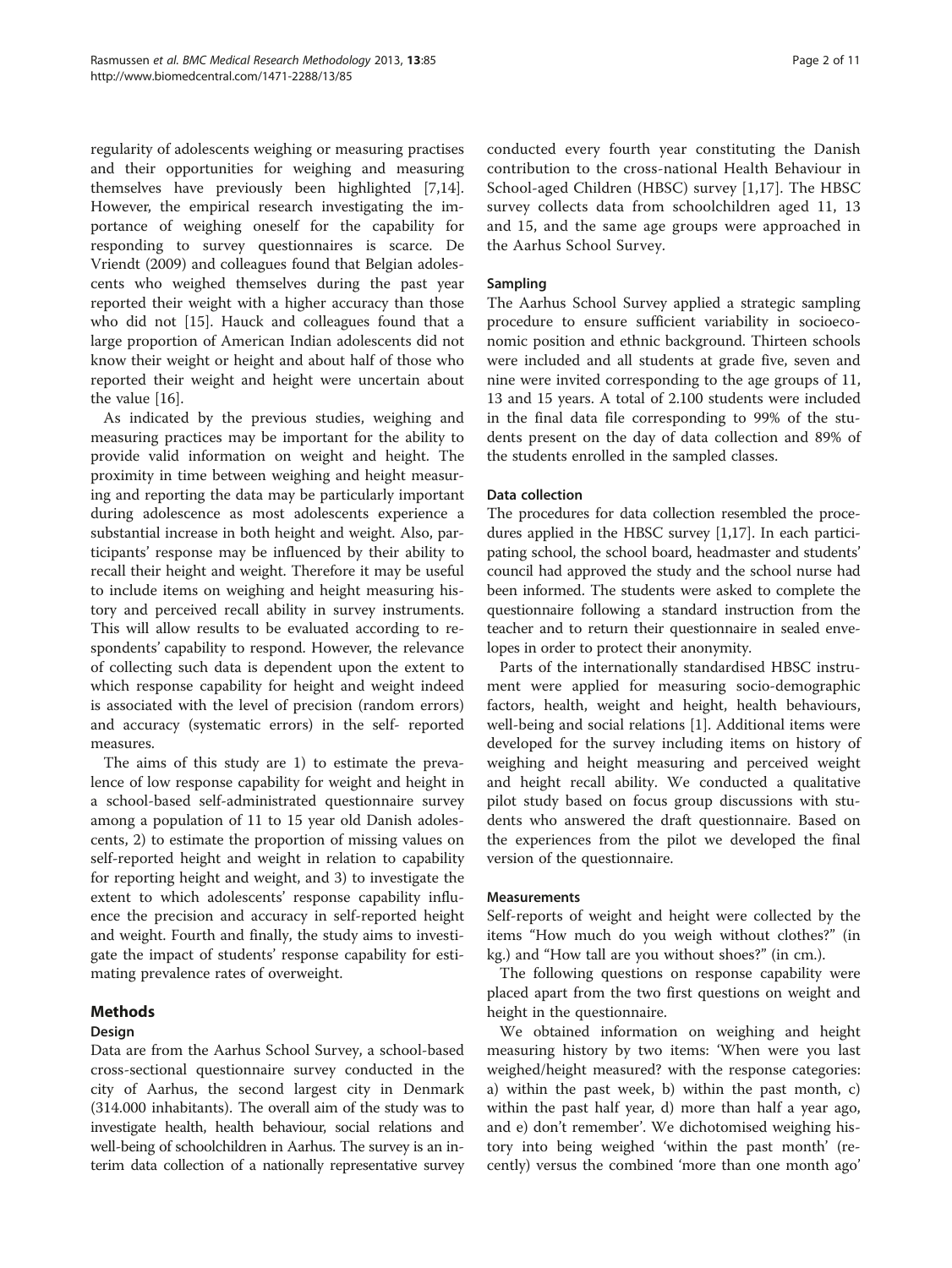and 'don't remember' categories (not recently). Height measuring history was dichotomised into being measured 'within the past half year' (recently) versus the combined 'more than half a year ago' and 'don't remember' (not recently).

Perceived recall ability was measured by the following two items: 'Many children and adolescents have trouble remembering their weight/height. How well do you remember your weight/height?' with the following response categories: a) exactly, b) approximately, c) not very well, and c) don't remember it. We dichotomised weight and height recall ability into 'exactly' and 'approximately' (high) versus 'not very well' and 'don't remember' (low).

We defined two four-category combined variables on response capability for weight and height, respectively, by combining the variables on measuring history (recently/not recently) and perceived recall ability (high/ low). Also, a dichotomized combined variable on BMI response capability was constructed. High BMI response capability included students who were recently weighed and height measured and who had also high recall ability for weight and height. Students not fulfilling these requirements were categorised by low BMI response capability. Students with missing data on weighing/height measuring history or recall ability were coded missing in the combined variables.

Parents' occupational social class was measured by students' reports of their parents' occupation, coded into social class and categorised according to highest ranking parent into 'high', 'medium', 'low', and 'unclassifiable'. Family structure was based on students' reports on who they live with and categorised into 'traditional family' (two biological parents), 'single-parent family' (one single biological parent), 'reconstructed family', and missing information. Students living in other family structures were low in number  $(n = 15)$  and were left out of analyses. Further, we categorised migration status based on students' reports on own and parents' place of birth and students were classified into 'Danish', 'immigrants' and 'descendants of immigrants'.

After students had completed the questionnaire survey they were invited for a consultation where direct weight and height were measured to the nearest 0.1 kg and 0.5 cm by two school health nurses at the school settings following standardised instructions. The consultations were conducted within one to three weeks following the questionnaire survey. The same weighing balance (model Seca 882) was applied for collection of all data on weight. Students were weighed wearing underclothes or the minimum clothes acceptable to them. The types of clothing were recorded. Students' height was measured standing without shoes under standardised instructions ensuring perpendicular measures at a correctly placed

on weights were corrected for students wearing more than underclothes  $(n = 860)$  by extracting mean weights for typical pants, skirts and long-sleeved tops. The individual extraction weight of the clothe item was done according to the student's measured height in one of three height groups, based on the total height distribution of the sample.

Table [1](#page-3-0) describes the distribution of variables used in analyses.

# Ethical issues

The study complies with the Helsinki II declaration. In Denmark there is no formal agency for approval of population based surveys and the schools decide autonomously whether to participate in such surveys. The survey was conducted under full confidentiality, informed consent and voluntary participation.

# Statistical analyses

BMI was computed for each individual  $(BMI = kg/m<sup>2</sup>)$ . The meaning of BMI-values varies depending on a child's age and gender and BMI-values were therefore transformed into z-scores based on data tables and formulas provided by WHO [[18\]](#page-10-0). Overweight was defined by z-score  $\geq 1$  according to the guidelines by WHO [\[18\]](#page-10-0).

We used Chi-square test to test for significant differences in pair-wise comparisons of distributions. Paired-sample t-tests were conducted in order to detect significant differences in means between the direct measures and self-reported data on weight and height, respectively.

Systematic measurement error was studied by multivariate analyses of variance [\[19](#page-10-0)]. Here, the association between the independent variables weighing/height measure history, recall ability for weight/height, response capability for weight/height and BMI response capability and the dependent variables difference between self-reported and direct measures of weight, height and BMI z-score were analysed, respectively. Analyses were conducted in two steps: First, analyses stratified by gender and adjusted by age, family occupational social class, family structure and migration status were completed. A random effect of school was included to adjust for the design effect introduced by the applied cluster sampling approach [[20\]](#page-10-0). From the literature it is evident that underestimation of weight is especially observed among girls who consider themselves to be too fat [\[13,21](#page-10-0)] and that overweight and obese adolescents tend to underreport their weight compared to normal weight adolescents [[9,10,22-24](#page-10-0)]. The literature also documents that taller adolescents tend to underestimate their height whereas shorter adolescents tend to overestimate height [\[25\]](#page-10-0). These findings suggest social desirability bias in adolescents' reports of height and weight.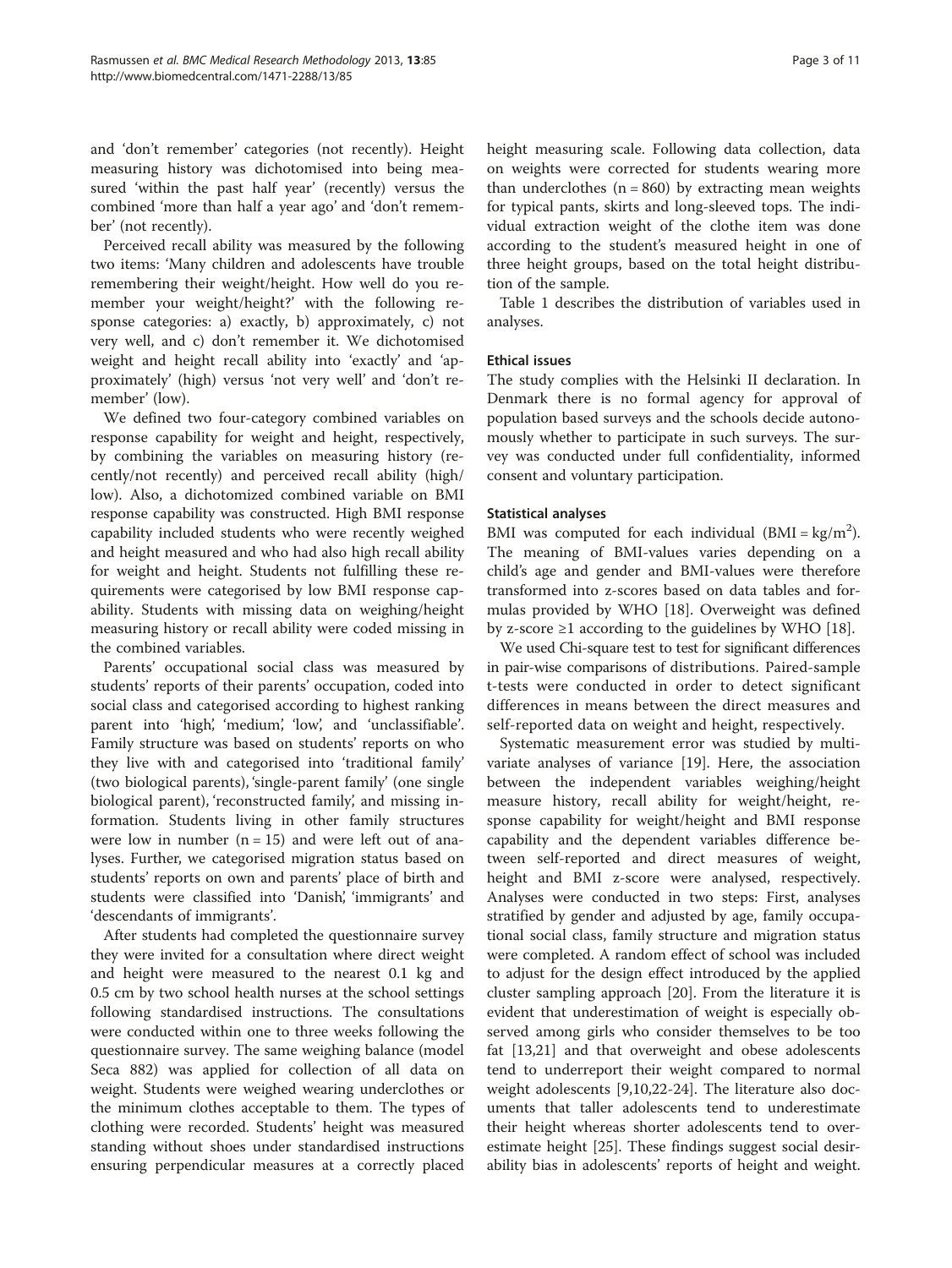<span id="page-3-0"></span>

|                             | Table 1 Distribution of participants according to the |  |  |
|-----------------------------|-------------------------------------------------------|--|--|
| applied variables by gender |                                                       |  |  |

|                                                | Total study<br>population | Boys       | Girls       |
|------------------------------------------------|---------------------------|------------|-------------|
|                                                | $(N = 2100)$              | $N = 1031$ | $N = 1069$  |
|                                                | n (%)                     | n (%)      | n (%)       |
| Age                                            |                           |            |             |
| 11 years                                       | 755 (36.0)                | 366 (35.5) | 389 (36.4)  |
| 13 years                                       | 775 (36.9)                | 378 (36.7) | 397 (37.1)  |
| 15 year                                        | 570 (27.1)                | 287 (27.8) | 283 (26.5)  |
| Last weighed                                   |                           |            |             |
| Within past week                               | 707 (33.7)                | 315 (30.6) | 392 (36.7)* |
| Within past month                              | 725 (34.5)                | 351 (34.0) | 374 (35.0)  |
| Within past half year                          | 354 (16.9)                | 199 (19.3) | 155 (14.5)  |
| Since longer                                   | 86 (4.1)                  | 45 (4.4)   | 41 (3.8)    |
| Cannot remember                                | 200 (9.5)                 | 105 (10.2) | 95 (8.9)    |
| Missing                                        | 28(1.3)                   | 16 (1.6)   | 12 (1.1)    |
| Last height measured                           |                           |            |             |
| Within past week                               | 315 (15.0)                | 171 (16.6) | 144 (13.5)  |
| Within past month                              | 634 (30.2)                | 304 (29.5) | 330 (30.9)  |
| Within past half year                          | 678 (32.3)                | 331 (32.1) | 347 (32.5)  |
| Since longer                                   | 205 (9.8)                 | 91(8.8)    | 114 (10.7)  |
| Cannot remember                                | 246 (11.7)                | 122 (11.8) | 124 (11.6)  |
| Missing                                        | 22(1.1)                   | 12 (1.2)   | 10(0.9)     |
| Can remember weight                            |                           |            |             |
| Exactly                                        | 540 (25.7)                | 272 (26.4) | 268 (25.1)  |
| Approximately                                  | 1147 (54.6)               | 556 (53.9) | 591 (55.3)  |
| Not very well                                  | 246 (11.7)                | 115 (11.2) | 131 (12.3)  |
| Don't remember                                 | 133(6.3)                  | 72 (7.0)   | 61(5.7)     |
| Missing                                        | 34 (1.6)                  | 16(1.6)    | 18 (1.7)    |
| Can remember height                            |                           |            |             |
| Exactly                                        | 489 (23.3)                | 224(21.7)  | 265 (24.8)* |
| Approximately                                  | 1185 (56.4)               | 587 (56.9) | 598 (55.9)  |
| Not very well                                  | 271 (12.9)                | 127 (12.3) | 144 (13.5)  |
| Don't remember                                 | 132 (6.3)                 | 82 (8.0)   | 50 (4.7)    |
| Missing                                        | 23 (1.1)                  | 11(1.1)    | 12 (1.1)    |
| Response capability for weight                 |                           |            |             |
| Weighed recently + high<br>recall ability      | 1317 (62.7)               | 617 (59.8) | 700 (65.5)* |
| Weighed recently + low<br>recall ability       | 109 (5.2)                 | 47 (4.6)   | 62(5.8)     |
| Not weighed recently + high<br>recall ability  | 367 (17.5)                | 209 (20.3) | 158 (14.8)  |
| Not weighed recently $+$ low<br>recall ability | 269 (12.8)                | 140 (13.6) | 129 (12.1)  |
| Missing                                        | 38 (1.8)                  | 18 (1.8)   | 20 (1.9)    |
| Response capability for height                 |                           |            |             |
| Measured recently + high<br>recall ability     | 1420 (67.6)               | 698 (67.7) | 772 (67.5)  |

# Table 1 Distribution of participants according to the applied variables by gender (Continued)

| Measured recently + low<br>recall ability      | 203 (9.7)   | 107 (10.4) | 96 (9.0)    |
|------------------------------------------------|-------------|------------|-------------|
| Not measured recently + high<br>recall ability | 251 (12.0)  | 112 (10.9) | 139 (13.0)  |
| Not measured recently + low<br>recall ability  | 198 (9.4)   | 101 (9.8)  | 97(9.1)     |
| Missing                                        | 28 (1.3)    | 13(1.3)    | 15(1.4)     |
| Response capability combined                   |             |            |             |
| for height and weight                          |             |            |             |
| High                                           | 1023 (48.7) | 491 (47.6) | 532 (49.8)  |
| l ow                                           | 1026 (48.9) | 517 (50.2) | 509 (47.6)  |
| Missing                                        | 51(2.4)     | 23(2.2)    | 28 (2.6)    |
| Family occupational social class               |             |            |             |
| High                                           | 902 (43.0)  | 449 (43.6) | 453 (42.4)* |
| Middle                                         | 559 (26.6)  | 264 (25.6) | 295 (27.6)  |
| l ow                                           | 304 (14.5)  | 131 (12.7) | 173 (16.2)  |
| Un-classifiable                                | 297 (14.1)  | 166(16.1)  | 131 (12.3)  |
| Missing                                        | 38 (1.8)    | 21(2.0)    | 17(1.6)     |
| <b>Family structure</b>                        |             |            |             |
| Traditional family                             | 1160 (55.2) | 585 (56.7) | 575 (53.8)  |
| Reconstructed family                           | 191 (9.1)   | 80(7.8)    | 111(10.4)   |
| Single-parent family                           | 422 (20.1)  | 206 (20.0) | 216 (20.2)  |
| Other                                          | 15(0.7)     | 5(0.5)     | 10(0.9)     |
| Missing                                        | 312 (14.9)  | 155 (15.0) | 157 (14.7)  |
| <b>Migration status</b>                        |             |            |             |
| Danish                                         | 1734 (82.6) | 858 (83.2) | 876 (81.9)  |
| Decendants                                     | 236 (11.2)  | 104(10.1)  | 132 (12.4)  |
| Immigrants                                     | 109 (5.2)   | 55 (5.3)   | 54(5.1)     |
| Missing                                        | 21(1.0)     | 14(1.4)    | 7(0.7)      |

\* Significant difference in distribution between boys and girls, tested by chi square test (p < 0.05) (not accounting for the design effect caused by the applied cluster sampling). Missing values are not included in analyses.

The concept of response capability and the applied operationalization may potentially overlap with the concept of social desirability. Therefore, secondly analyses also adjusted by measured weight and height, respectively, were conducted.

Finally, prevalence of overweight was described by BMI response capability.

Generally, since marked differences were observed between boys and girls, all analyses were therefore conducted stratified by gender. The modifying effect of gender was also tested by inclusion of an interaction term in the multivariate analyses. All statistical analyses were conducted in SAS version 9.1 (SAS Institute, Cary, NC).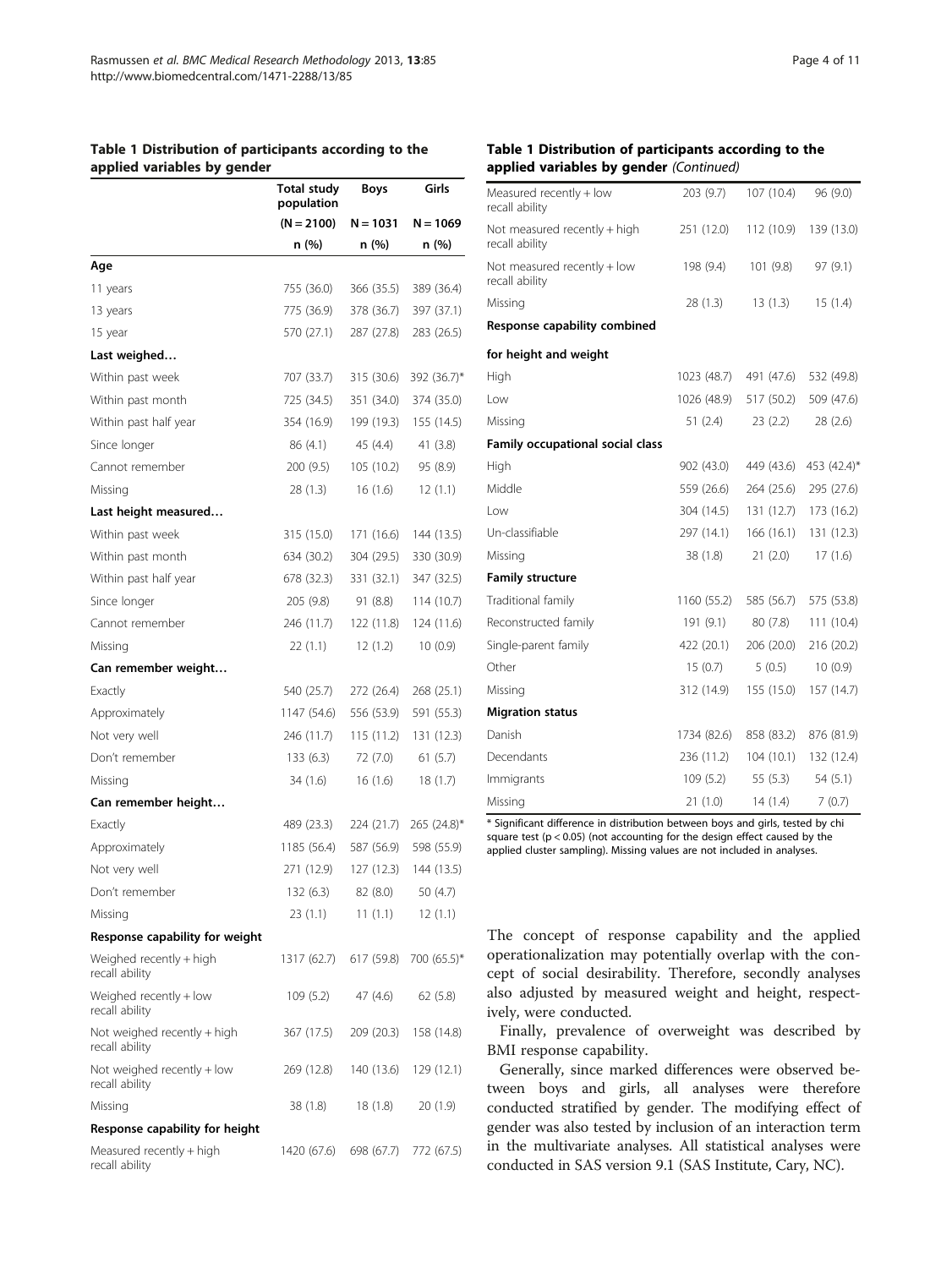# Results

Not having been height measured recently and low recall ability for height and weight were each observed among approximately one fifth of the study population while

one third had not been weighed recently. The proportion of students with high response capability for weight and height was 62.7% and 67.6% respectively. The proportion of students with high capability for reporting BMI was 48.7% (Table [1\)](#page-3-0).

The proportion of missing values on weight and height was significantly higher among students who had not been weighed and height measured recently and among students who reported low recall ability. Analyses of the distribution of missing values by the combined measure of response capability for weight showed that the proportion of missing values was high when students reported low recall ability irrespectively of when they were last weighed (approximately 20% compared to 5-10% in the groups of students with high recall ability). The same pattern was seen for the combined measure of response capability for height (data not shown).

Table 2 compares self-reported and direct measures of weight by weighing history, recall ability for weight and response capability for weight. Generally, significant underestimation was seen among both boys and girls (boys:  $-0.81$  kg,  $SD = 4.95$ ; girls:  $-1.82$  kg,  $SD = 3.15$ ). Analyses stratified by weighing history showed a significant underestimation of weight both among girls who are weighed recently and those who are not. The largest mean underestimation was observed among girls who are not weighed recently  $(-2.70 \text{ kg}, SD = 4.11)$ . Among

|  |                                                                       | Table 2 Comparisons of self-reported and directly measured weight among 11- to 15 year old adolescents by weighing |  |  |
|--|-----------------------------------------------------------------------|--------------------------------------------------------------------------------------------------------------------|--|--|
|  | history, recall ability for weight and response capability for weight |                                                                                                                    |  |  |

|                                            | N   | Weight/self-reported (kg) |       | Weight/direct (kg) |       | Difference for weight (kg) |      |                |          |
|--------------------------------------------|-----|---------------------------|-------|--------------------|-------|----------------------------|------|----------------|----------|
|                                            |     | Mean                      | SD    | Mean               | SD    | Mean                       | SD   | 95% CI         | P value* |
| <b>Boys</b>                                | 839 | 50.98                     | 13.14 | 51.79              | 13.29 | $-0.81$                    | 4.95 | $-1.15; -0.81$ | < 0.0001 |
| Girls                                      | 845 | 47.63                     | 10.07 | 49.45              | 10.60 | $-1.82$                    | 3.15 | $-2.03; -1.61$ | < 0.0001 |
| <b>Weighing history</b>                    |     |                           |       |                    |       |                            |      |                |          |
| <b>Boys</b>                                |     |                           |       |                    |       |                            |      |                |          |
| Weighed recently                           | 572 | 50.74                     | 13.12 | 51.64              | 13.30 | $-0.90$                    | 4.24 | $-1.24; -0.55$ | < 0.0001 |
| Not weighed recently                       | 259 | 51.51                     | 13.28 | 52.17              | 13.37 | $-0.67$                    | 6.27 | $-1.43; -0.10$ | 0.0893   |
| Girls                                      |     |                           |       |                    |       |                            |      |                |          |
| Weighed recently                           | 645 | 47.69                     | 10.09 | 49.26              | 10.41 | $-1.57$                    | 2.64 | $-1.77; -1.36$ | < 0.0001 |
| Not weighed recently                       | 195 | 47.29                     | 10.01 | 49.99              | 11.22 | $-2.70$                    | 4.11 | $-3.28; -2.12$ | < 0.0001 |
| Recall ability for weight                  |     |                           |       |                    |       |                            |      |                |          |
| <b>Boys</b>                                |     |                           |       |                    |       |                            |      |                |          |
| High recall ability                        | 718 | 50.64                     | 13.33 | 51.40              | 13.40 | $-0.76$                    | 4.94 | $-1.12; -0.40$ | < 0.0001 |
| Low recall ability                         | 112 | 53.13                     | 11.95 | 54.34              | 12.58 | $-1.21$                    | 5.09 | $-2.17; -0.26$ | 0.0131   |
| Girls                                      |     |                           |       |                    |       |                            |      |                |          |
| High recall ability                        | 726 | 47.54                     | 10.00 | 49.14              | 10.38 | $-1.61$                    | 2.83 | $-1.81; -1.40$ | < 0.0001 |
| Low recall ability                         | 109 | 48.26                     | 10.65 | 51.31              | 11.84 | $-3.06$                    | 4.45 | $-3.91; -2.21$ | < 0.0001 |
| Response capability for weight             |     |                           |       |                    |       |                            |      |                |          |
| <b>Boys</b>                                |     |                           |       |                    |       |                            |      |                |          |
| Weighed recently + high recall ability     | 538 | 50.61                     | 13.15 | 51.49              | 13.36 | $-0.88$                    | 4.25 | $-1.24; -0.52$ | < 0.0001 |
| Weighed recently + low recall ability      | 32  | 53.07                     | 12.83 | 54.10              | 12.57 | $-1.03$                    | 4.21 | $-2.55; 0.49$  | 0.1757   |
| Not weighed recently + high recall ability | 179 | 50.78                     | 13.91 | 51.16              | 13.59 | $-0.39$                    | 6.62 | $-1.36; 0.59$  | 0.4343   |
| Not weighed recently + low recall ability  | 80  | 53.15                     | 11.66 | 54.44              | 12.66 | $-1.29$                    | 5.43 | $-2.50; -0.08$ | 0.0373   |
| Girls                                      |     |                           |       |                    |       |                            |      |                |          |
| Weighed recently + high recall ability     | 599 | 47.79                     | 9.99  | 49.21              | 10.20 | $-1.42$                    | 2.39 | $-1.61; -1.23$ | < 0.0001 |
| Weighed recently + low recall ability      | 42  | 46.80                     | 11.62 | 50.35              | 13.37 | $-3.56$                    | 4.44 | $-4.94; -2.17$ | < 0.0001 |
| Not weighed recently + high recall ability | 126 | 46.20                     | 9.93  | 48.84              | 11.30 | $-2.64$                    | 3.94 | $-3.33 - 1.94$ | < 0.0001 |
| Not weighed recently + low recall ability  | 67  | 49.17                     | 9.98  | 51.92              | 10.83 | $-2.75$                    | 4.46 | $-3.84, -1.66$ | < 0.0001 |

\* Paired T-test.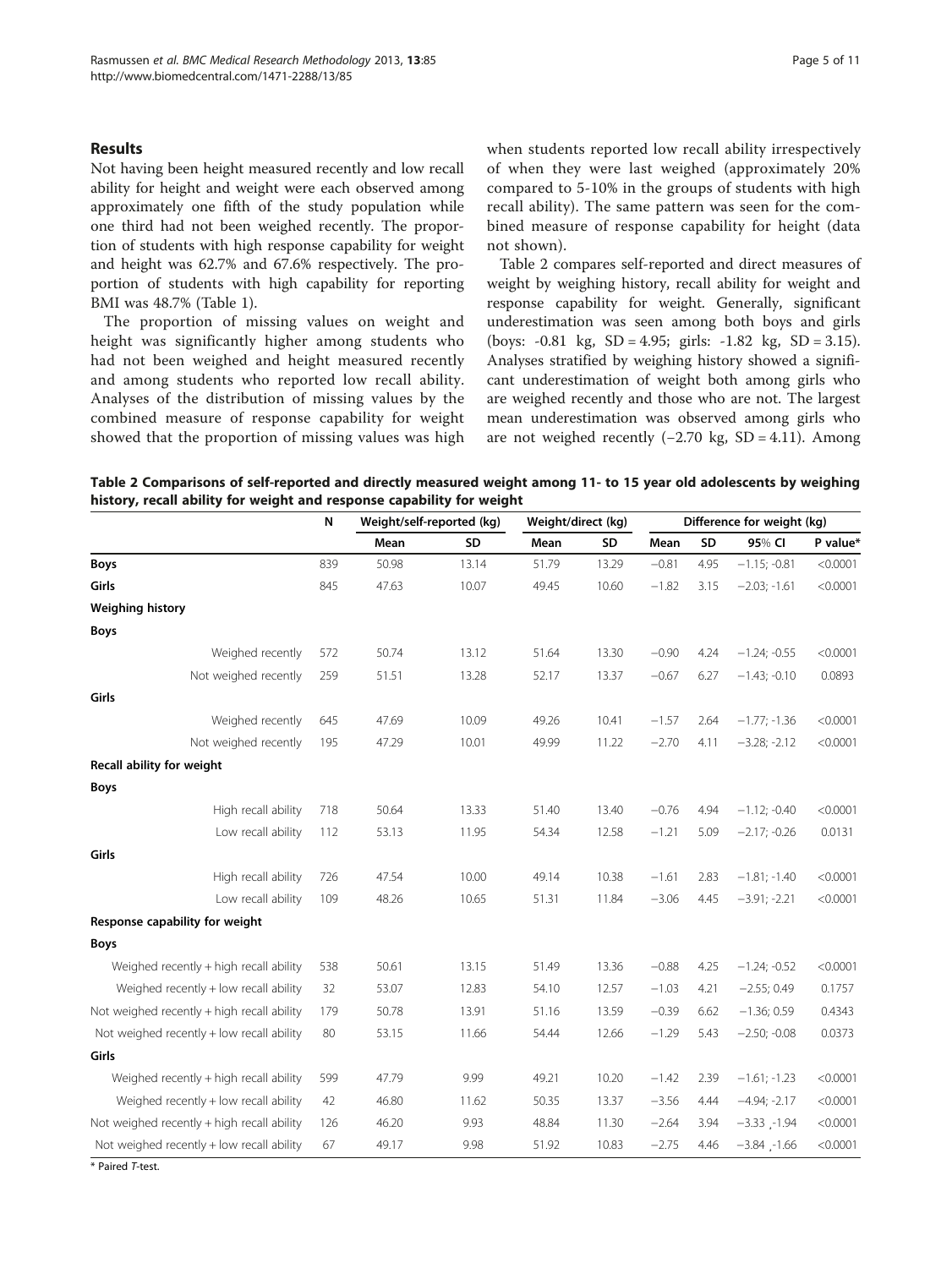boys, underestimation of weight was only significant among those who are weighed recently  $(-0.90 \text{ kg}, SD =$ 4.24). For both boys and girls a significant underestimation of weight was observed both among students with high recall ability and students with low recall ability. Mean underestimations were larger among students with low recall ability. Analyses stratified by combined information on student weighing history and recall ability for weight showed varying patterns by gender. Among boys significant underestimation was only observed in the combination 'being weighed recently + high recall ability' (−0.88, SD = 4.25) and in the combination 'not being weighed recently + low recall ability'  $(-1.29, SD = 5.43)$ . Among girls significant underestimation was observed in all four combinations. The smallest underestimation was observed among girls 'being weighed recently +

high recall ability'  $(-1.42, SD = 2.39)$ . In analyses of all operationalizations of response capability the largest standard deviation of mean difference for weight were seen among students with low response capability indicating a lower reporting precision (random measurement error).

Table 3 compares self-reported and direct measures of height by height measuring history, recall ability for height and response capability for height. There was a significant overestimation among boys  $(+0.25 \text{ cm}, \text{ SD} =$ 3.47) but not among girls. For both boys and girls, analyses stratified by height measuring history showed insignificant overestimations among both students measured recently and students not measured recently. Analyses stratified by recall ability for height revealed a significant overestimation among both boys and girls with high

Table 3 Comparisons of self-reported and direct measures of height among 11- to 15 year old adolescents by height measuring history, recall ability for height and response capability for height

|                                             | N   | Height/self-reported (cm) |       | Height/direct (cm) |       | Difference for height (cm) |      |               |          |
|---------------------------------------------|-----|---------------------------|-------|--------------------|-------|----------------------------|------|---------------|----------|
|                                             |     | Mean                      | SD    | Mean               | SD    | Mean                       | SD   | 95% CI        | P value* |
| <b>Boys</b>                                 | 839 | 164.51                    | 13.11 | 164.26             | 12.77 | 0.25                       | 3.47 | 0.02; 0.49    | 0.0340   |
| Girls                                       | 886 | 160.37                    | 9.53  | 160.22             | 9.02  | 0.15                       | 2.81 | $-0.04; 0.34$ | 0.1108   |
| Height measuring history                    |     |                           |       |                    |       |                            |      |               |          |
| <b>Boys</b>                                 |     |                           |       |                    |       |                            |      |               |          |
| Measured recently                           | 679 | 164.12                    | 13.21 | 163.89             | 12.96 | 0.23                       | 3.25 | $-0.02; 0.47$ | 0.0669   |
| Not measured recently                       | 155 | 166.27                    | 12.64 | 165.79             | 11.99 | 0.48                       | 4.27 | $-0.20; 1.15$ | 0.1669   |
| Girls                                       |     |                           |       |                    |       |                            |      |               |          |
| Measured recently                           | 692 | 160.11                    | 9.60  | 159.96             | 9.18  | 0.15                       | 2.62 | $-0.05; 0.34$ | 0.1427   |
| Not measured recently                       | 190 | 161.31                    | 9.33  | 161.09             | 8.45  | 0.22                       | 3.42 | $-0.27; 0.71$ | 0.3713   |
| Recall ability for height                   |     |                           |       |                    |       |                            |      |               |          |
| <b>Boys</b>                                 |     |                           |       |                    |       |                            |      |               |          |
| High recall ability                         | 707 | 164.62                    | 13.36 | 164.28             | 13.02 | 0.34                       | 3.21 | 0.11; 0.58    | 0.0046   |
| Low recall ability                          | 127 | 163.81                    | 11.87 | 164.00             | 11.59 | $-0.19$                    | 4.70 | $-1.02; 0.63$ | 0.6416   |
| Girls                                       |     |                           |       |                    |       |                            |      |               |          |
| High recall ability                         | 746 | 160.39                    | 9.59  | 160.20             | 9.21  | 0.19                       | 2.56 | 0.01; 0.38    | 0.0409   |
| Low recall ability                          | 133 | 160.16                    | 9.29  | 160.17             | 8.02  | $-0.01$                    | 3.91 | $-0.68;0.66$  | 0.9788   |
| Response capability for height              |     |                           |       |                    |       |                            |      |               |          |
| <b>Boys</b>                                 |     |                           |       |                    |       |                            |      |               |          |
| Measured recently + high recall ability     | 612 | 164.38                    | 13.39 | 164.09             | 13.10 | 0.29                       | 3.12 | 0.04; 0.54    | 0.0225   |
| Measured recently + low recall ability      | 66  | 161.77                    | 11.23 | 162.11             | 11.65 | $-0.34$                    | 4.23 | $-1.38; 0.70$ | 0.5145   |
| Not measured recently + high recall ability | 94  | 166.43                    | 12.96 | 165.62             | 12.49 | 0.81                       | 3.54 | 0.08; 1.53    | 0.0291   |
| Not measured recently + low recall ability  | 61  | 166.02                    | 12.23 | 166.06             | 11.27 | $-0.04$                    | 5.19 | $-1.37; 1.29$ | 0.9569   |
| Girls                                       |     |                           |       |                    |       |                            |      |               |          |
| Measured recently + high recall ability     | 631 | 160.08                    | 9.74  | 159.92             | 9.38  | 0.16                       | 2.49 | $-0.03; 0.36$ | 0.1052   |
| Measured recently $+$ low recall ability    | 60  | 160.50                    | 7.97  | 160.42             | 6.90  | 0.08                       | 3.66 | $-0.86; 1.03$ | 0.8605   |
| Not measured recently + high recall ability | 115 | 162.09                    | 8.55  | 161.73             | 8.12  | 0.36                       | 2.89 | $-0.17;0.89$  | 0.1842   |
| Not measured recently + low recall ability  | 73  | 159.87                    | 10.30 | 159.96             | 8.88  | $-0.09$                    | 4.12 | $-1.05; 0.88$ | 0.8607   |

\* Paired T-test.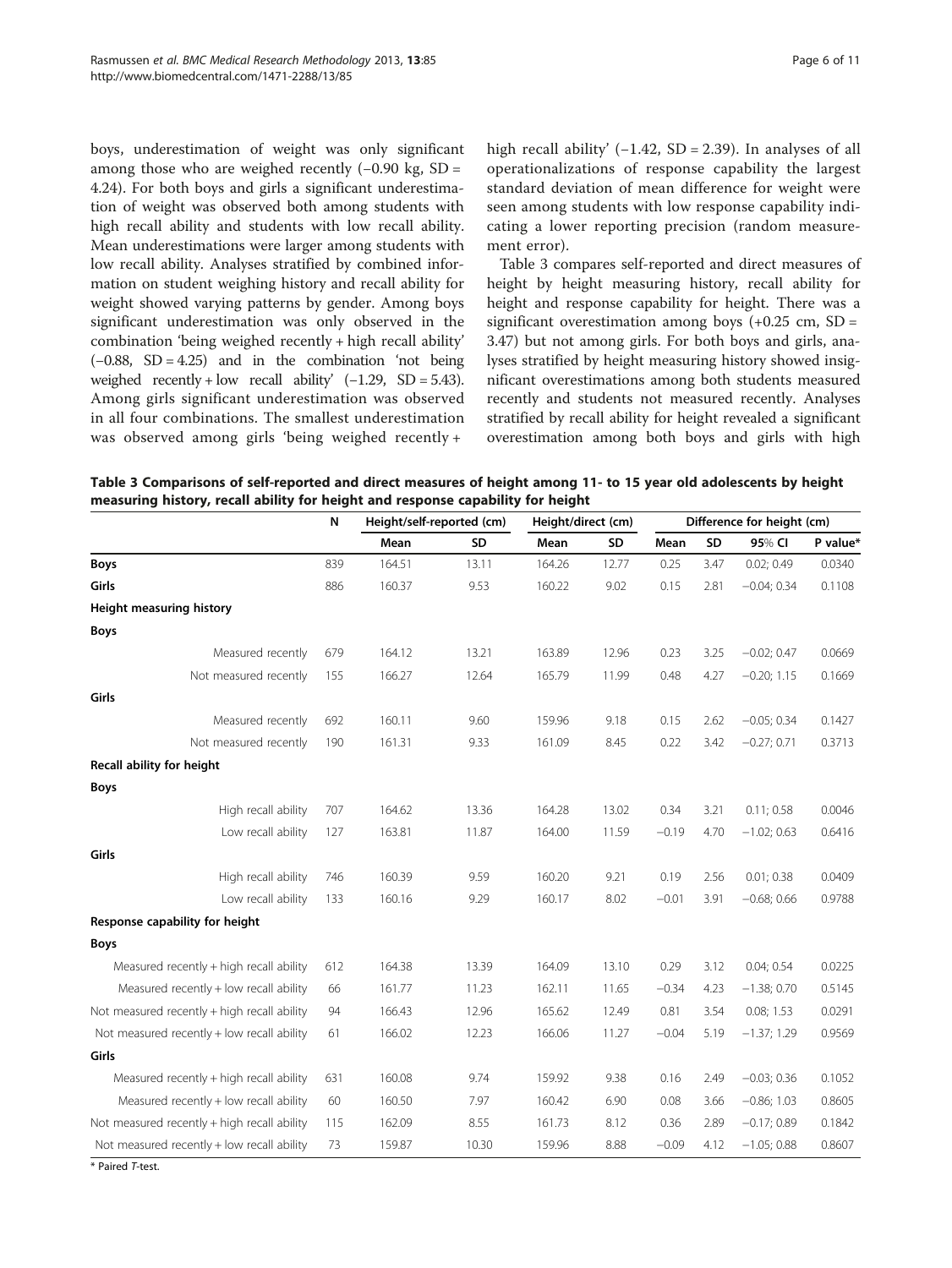recall ability (boys:  $+0.34$  cm, SD = 3.21; girls:  $+0.19$  cm,  $SD = 2.56$ ). Analyses stratified by combined information on student height measuring history and recall ability for height showed significant overestimation among boys in the group 'measured recently + high recall ability'  $(+0.29 \text{ cm}, SD = 3.12)$  and in the group 'not being measured recently + high recall ability'  $(+0.81 \text{ cm}, SD = 3.54)$ . Among girls, no significant differences were observed between self-reports and direct measures in any of the four groups. In analyses of all operationalizations of response capability the largest standard deviation of mean difference for height were seen among students with low response capability indicating a larger random measurement error.

Table 4 presents mean difference in BMI z-score based on self-reported and direct measures of weight and height by BMI response capability. Significant underestimations of BMI z-scores were observed for both students with high and low BMI response capability. Especially among girls, underestimation of BMI z-scores was larger among students with low BMI response capability  $(-0.34 \text{ kg/m}^2, SD = 0.61)$  than high BMI response capability  $(-0.23 \text{ kg/m}^2, \text{ SD} = 0.45)$ . A larger random measurement error was observed among students with low response capability.

Table [5](#page-7-0) presents the multivariate analyses. Model 1, adjusting for age, family occupational social class, family structure and migration showed that among girls significantly larger underestimation of weight was observed among students not weighed recently  $(B = -1.20 \text{ kg}, p >$ 0.0001, interaction with gender:  $p = 0.0015$ ). Also among girls, low recall ability was associated with significantly larger underestimation of weight  $(B = -1.39 \text{ kg}, \text{ p} >$ 0.0001). Compared to girls 'being weighed recently + having high recall ability' all three remaining combinations of response capability for weight significantly

underestimated weight (significant interaction with gender: p = 0.0033). Finally, among girls, low BMI response capability was associated with an underestimation of BMI z-score of −0.13 (p = 0.0019) (significant interaction with gender:  $p = 0.0105$ . The multivariate analyses showed no significant associations among boys. No additional significant interactions with gender were identified. In model 2, adjustment for measured height and weight were also included. Generally, a reduction in estimates was observed. Among girls the estimate for weighing history and recall ability for weight were reduced to  $B = -1.02$  and  $B = -0.99$ , respectively. No changes in directions of associations or levels of significance were observed.

Table [6](#page-8-0) presents overweight prevalence based on selfreports and direct measures by BMI response capability. Among boys, the difference in absolute underestimation of overweight prevalence between students with low and high BMI response capability was 0.58 percentage points being highest among boys with high response capability. Among girls, the difference constituted 1.33 percentage points with the underestimation being largest among girls with low response capability. Generally, the overweight prevalence was higher among students not measured recently compared to those measured recently and among student with low recall ability compared to students with high recall ability (data not shown). This is reflected in table [6](#page-8-0) showing that the overweight prevalence was highest among students with low BMI response capability.

# **Discussion**

The presented results from a Danish population of school children aged 11 to 15 showed that approximately one third of the students have low response capability for weight and height, respectively. Every

|             |                           | N   | z-score/self-reported |      |         | z-score/direct |         | Difference for z-score |                |          |  |
|-------------|---------------------------|-----|-----------------------|------|---------|----------------|---------|------------------------|----------------|----------|--|
|             |                           |     | Mean                  | SD   | Mean    | SD             | Mean    | SD                     | 95% CI         | P value* |  |
| <b>Boys</b> |                           | 791 | $-0.22$               | 1.03 | $-0.08$ | 1.01           | $-0.14$ | 0.70                   | $-0.19 - 0.09$ | < 0.0001 |  |
| Girls       |                           | 815 | $-0.40$               | 0.94 | $-0.12$ | 0.95           | $-0.28$ | 0.53                   | $-0.31; -0.24$ | < 0.0001 |  |
|             | BMI Response capability** |     |                       |      |         |                |         |                        |                |          |  |
| <b>Boys</b> |                           |     |                       |      |         |                |         |                        |                |          |  |
|             | High                      | 419 | $-0.28$               | 1.00 | $-0.11$ | 0.99           | $-0.18$ | 0.62                   | $-0.24; -0.12$ | < 0.0001 |  |
|             | Low                       | 360 | $-0.16$               | 1.06 | $-0.04$ | 1.06           | $-0.12$ | 0.80                   | $-0.20; -0.04$ | 0.0053   |  |
| Girls       |                           |     |                       |      |         |                |         |                        |                |          |  |
|             | High                      | 458 | $-0.40$               | 0.95 | $-0.17$ | 0.93           | $-0.23$ | 0.45                   | $-0.27; -0.19$ | < 0.0001 |  |
|             | Low                       | 343 | $-0.39$               | 0.93 | $-0.05$ | 0.97           | $-0.34$ | 0.61                   | $-0.41; -0.28$ | < 0.0001 |  |

Table 4 Comparisons of z-scores based on self-reported and direct measures of weight and height among 11- to 15 year old adolescents by response

\* Paired T-test.

\*\*High combined response capability = measured recently + high recall ability for height + weighed recently + high recall ability for weight, Low combined response capability = remaining categories.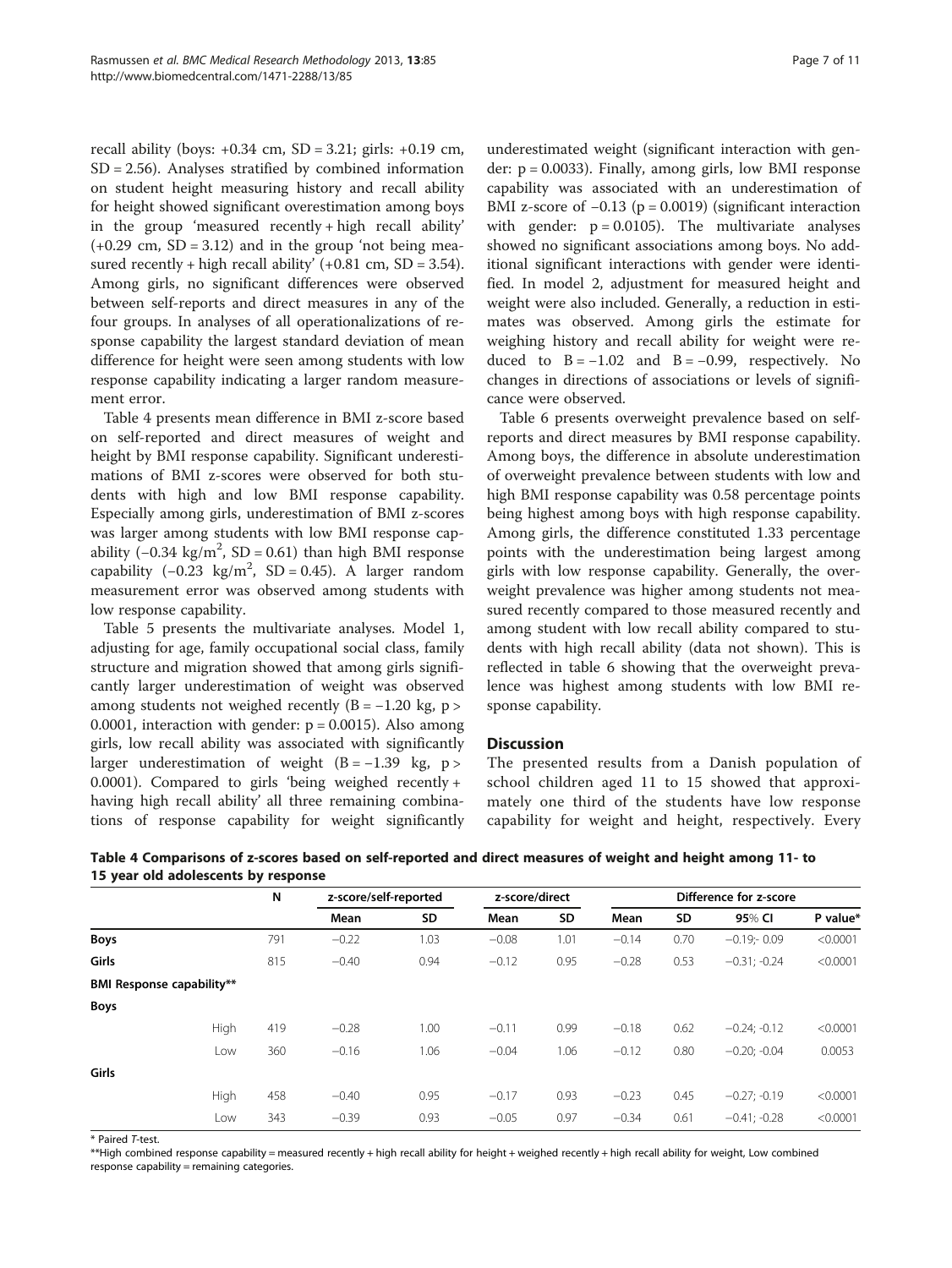|                                              | Model 1*                                                    |         |                                                                                              |          | Model 2**                                                   |         |                                                                                              |          |
|----------------------------------------------|-------------------------------------------------------------|---------|----------------------------------------------------------------------------------------------|----------|-------------------------------------------------------------|---------|----------------------------------------------------------------------------------------------|----------|
|                                              |                                                             |         | Difference in self-reported and directly<br>measured weight                                  |          | Difference in self-reported and directly<br>measured weight |         |                                                                                              |          |
|                                              |                                                             | Boys    | Girls                                                                                        |          |                                                             | Boys    | Girls                                                                                        |          |
|                                              | B (kg)                                                      | P value | <b>B</b> (kg)                                                                                | P value  | B (kg)                                                      | P value | <b>B</b> (kg)                                                                                | P value  |
| Weighing history                             |                                                             |         |                                                                                              |          |                                                             |         |                                                                                              |          |
| Weighed recently                             | Ref.                                                        |         | Ref.                                                                                         |          | Ref.                                                        |         | Ref.                                                                                         |          |
| Not weighed recently                         | 0.4178                                                      | 0.3306  | $-1.1977$                                                                                    | < 0.0001 | 0.5586                                                      | 0.1569  | $-1.0197$                                                                                    | < 0.0001 |
| Recall ability for weight                    |                                                             |         |                                                                                              |          |                                                             |         |                                                                                              |          |
| High                                         | Ref.                                                        |         | Ref.                                                                                         |          | Ref.                                                        |         | Ref.                                                                                         |          |
| Low                                          | $-0.5377$                                                   | 0.3580  | $-1.3932$                                                                                    | < 0.0001 | $-0.2290$                                                   | 0.6707  | $-0.9902$                                                                                    | 0.0024   |
| Response capability for weight               |                                                             |         |                                                                                              |          |                                                             |         |                                                                                              |          |
| Weighed recently + high recall ability       | Ref.                                                        |         | Ref.                                                                                         |          | Ref.                                                        |         | Ref.                                                                                         |          |
| Weighed recently + low recall ability        | $-0.1214$                                                   | 0.9055  | $-2.1313$                                                                                    | 0.0001   | 0.5085                                                      | 0.5890  | $-1.6961$                                                                                    | 0.0008   |
| Not weighed recently + high recall ability   | 0.7962                                                      | 0.1108  | $-1.3159$                                                                                    | 0.0002   | 0.9603                                                      | 0.0364  | $-1.2345$                                                                                    | < 0.0001 |
| Not weighed recently $+$ low recall ability  | $-0.4524$                                                   | 0.5145  | $-1.2579$                                                                                    | 0.0028   | $-0.2233$                                                   | 0.7261  | $-0.8671$                                                                                    | 0.0240   |
|                                              | Difference in self-reported and directly<br>measured height |         |                                                                                              |          | Difference in self-reported and directly<br>measured height |         |                                                                                              |          |
|                                              | Boys                                                        |         | Girls                                                                                        |          |                                                             |         |                                                                                              |          |
|                                              | $B$ (cm)                                                    | P value | $B$ (cm)                                                                                     | P value  | $B$ (cm)                                                    | P value | $B$ (cm)                                                                                     | P value  |
| <b>Height measuring history</b>              |                                                             |         |                                                                                              |          |                                                             |         |                                                                                              |          |
| Measured recently                            | Ref.                                                        |         | Ref.                                                                                         |          | Ref.                                                        |         | Ref.                                                                                         |          |
| Not measured recently                        | $-0.1000$                                                   | 0.7886  | $-0.0002$                                                                                    | 0.9994   | $-0.1867$                                                   | 0.5996  | 0.0040                                                                                       | 0.9873   |
| Recall ability for height                    |                                                             |         |                                                                                              |          |                                                             |         |                                                                                              |          |
| High                                         | Ref.                                                        |         | Ref.                                                                                         |          | Ref.                                                        |         | Ref.                                                                                         |          |
| Low                                          | $-0.4949$                                                   | 0.1786  | $-0.1885$                                                                                    | 0.5077   | $-0.5693$                                                   | 0.1207  | $-0.2105$                                                                                    | 0.4483   |
| Response capability for height               |                                                             |         |                                                                                              |          |                                                             |         |                                                                                              |          |
| Measured recently + high recall ability      | Ref.                                                        |         | Ref.                                                                                         |          | Ref.                                                        |         | Ref.                                                                                         |          |
| Measured recently $+$ low recall ability     | $-0.6893$                                                   | 0.1552  | 0.0092                                                                                       | 0.9824   | $-0.7789$                                                   | 0.1068  | 0.0282                                                                                       | 0.9459   |
| Not measured recently + high recall ability  | $-0.0610$                                                   | 0.8925  | 0.1533                                                                                       | 0.6119   | $-0.1728$                                                   | 0.7010  | 0.1945                                                                                       | 0.5183   |
| Not measured recently $+$ low recall ability | $-0.3046$                                                   | 0.5553  | $-0.2948$                                                                                    | 0.4287   | $-0.4020$                                                   | 0.4343  | $-0.3449$                                                                                    | 0.3530   |
|                                              |                                                             |         | Difference in BMI z-score based of self-reported<br>and direct measures of weight and height |          |                                                             |         | Difference in BMI z-score based of self-reported<br>and direct measures of weight and height |          |
|                                              |                                                             | Boys    |                                                                                              | Girls    |                                                             | Boys    |                                                                                              | Girls    |
|                                              | B                                                           | P value | B                                                                                            | P value  | B                                                           | P value | B                                                                                            | P value  |
| BMI response capability***                   |                                                             |         |                                                                                              |          |                                                             |         |                                                                                              |          |
| High                                         | Ref.                                                        |         | Ref.                                                                                         |          | Ref.                                                        |         | Ref.                                                                                         |          |
| Low                                          | 0.0404                                                      | 0.4576  | $-0.1252$                                                                                    | 0.0019   | 0.0576                                                      | 0.2684  | $-0.1042$                                                                                    | 0.0077   |

# <span id="page-7-0"></span>Table 5 Multivariate analyses of variance of associations between response capability and difference between selfreported and directly measured weight, height and BMI

\* adjusted for age, family occupational social class, family structure and migration. A random effect of school was included to adjust for the design effect introduced by the applied cluster sampling approach.

\*\* adjusted for age, family occupational social class, family structure, migration and direct measure of height and/or weight. A random effect of school was included to adjust for the design effect introduced by the applied cluster sampling approach.

\*\*\*High BMI response capability = measured recently + high recall ability for height + weighed recently + high recall ability for weight, Low combined response capability = remaining categories.

second participant had low response capability for BMI. Students who reported low recall ability were less likely to report their weight in the survey irrespective of when they were last weighed. The same pattern was

found for response capability for height. This indicates that reporting of weight and height depend more on recall ability than on weighing and height measuring history.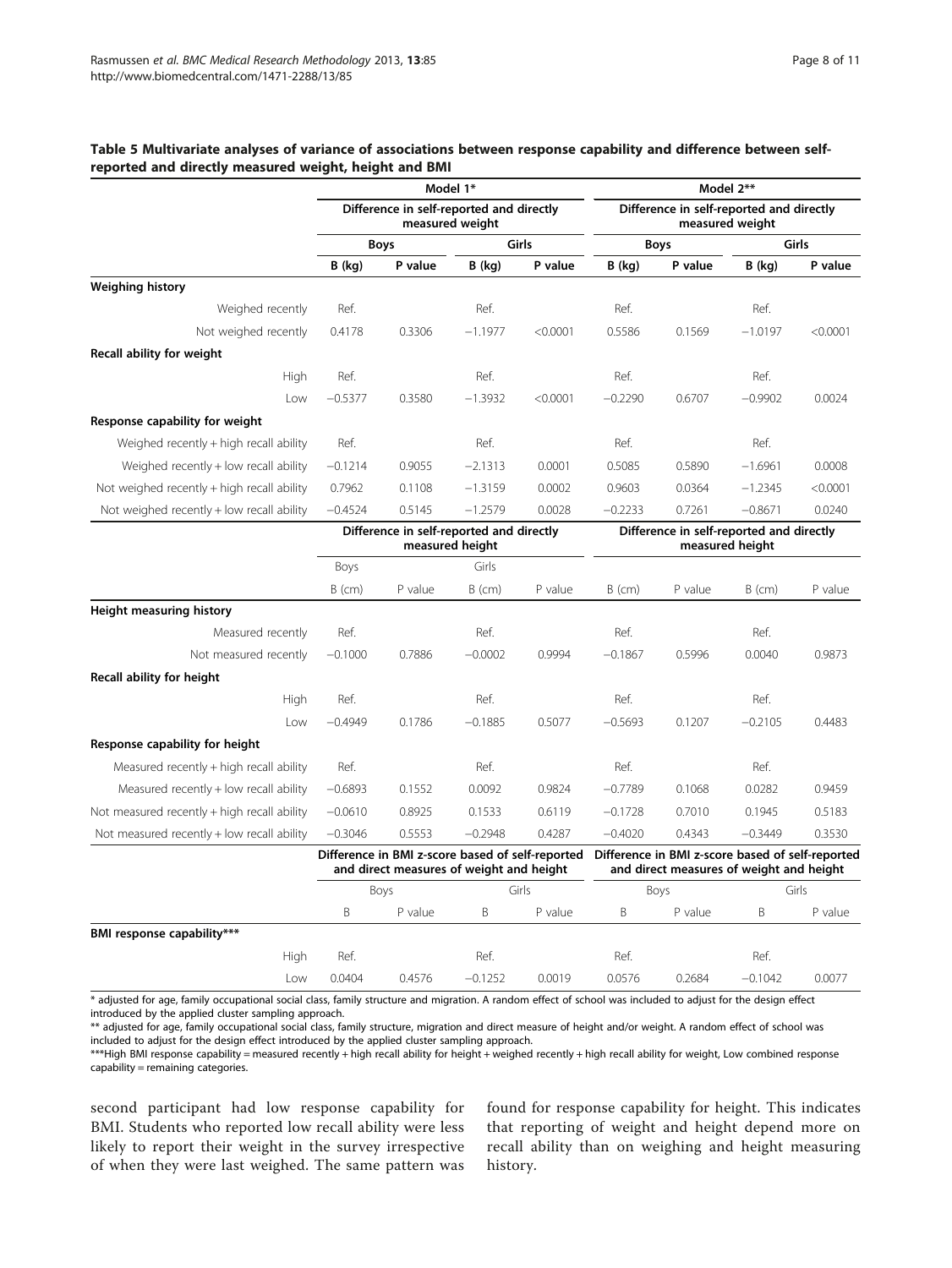|                                    |                                | <b>Boys</b>                      |                        | Girls                          |                                 |                        |  |  |
|------------------------------------|--------------------------------|----------------------------------|------------------------|--------------------------------|---------------------------------|------------------------|--|--|
|                                    | % overweight/<br>self-reported | % overweight/<br>direct measures | Absolute<br>difference | % overweight/<br>self-reported | % overweight/direct<br>measures | Absolute<br>difference |  |  |
|                                    | 10.97                          | 15.64                            | 4.67                   | 7.06                           | 13.17                           | 6.64                   |  |  |
| <b>BMI</b> response<br>capability* |                                |                                  |                        |                                |                                 |                        |  |  |
| High                               | 9.55                           | 14.48                            | 4.93                   | 6.91                           | 12.40                           | 5.49                   |  |  |
| Low                                | 12.71                          | 17.06                            | 4.35                   | 7.27                           | 14.09                           | 6.82                   |  |  |

<span id="page-8-0"></span>Table 6 Overweight prevalence based on self-reported and direct measures of weight and height by BMI response capability

\*High combined response capability = measured recently + high recall ability for height + weighed recently + high recall ability for weight, Low combined response capability = remaining categories.

Both boys and girls underestimated their weight. The average underestimation was relatively small, 0.8 kg for boys and 1.8 kg for girls. This difference by gender is in line with a number of previous studies [\[6,](#page-9-0)[8,9,21,25-27](#page-10-0)] while other studies find no differences between boys' and girls' reports [\[5](#page-9-0)[,7,12,14,23,28](#page-10-0)]. Only among girls, a significant larger systematic underestimation of weight was seen among those who are not weighed recently. This result is in line with the findings of the previous Belgian study by De Vriendt (2009) [\[15](#page-10-0)]. Significantly larger underestimation was also seen among girls who do not recall their weight. When analysing the combined measure for response capability for weight having 'weighed recently + high recall ability' as the reference group all remaining combinations of weighing history and recall ability show a significantly larger underestimation of weight. While no systematic under- or overreporting of weight by response capability was detected among boys, both among boys and girls the results indicate a larger reporting error (random measurement error) among students with low response capability.

Generally, adolescents tend to overestimate their height [[5,6,](#page-9-0)[8,10-12,28](#page-10-0)] and in the present study this is observed among boys. A few studies show overestimation of height especially among girls [\[13](#page-10-0)-[15,27\]](#page-10-0). It is however questionable whether the difference observed in the present study is practically relevant as it does not exceed the precision of the height measures. There was no significant difference between mean self-reported height and mean direct measures of height among girls. The multivariate analyses showed that for both boys and girls neither height measuring history, recall ability for height or response capability for height are systematically related to the difference in self-reported and directly measured height. While no systematic difference in misclassification of height by response capability was detected, both among boys and girls the results indicate a larger random measurement error among students with low response capability.

BMI z-scores were underestimated when based on self-reports of weight and height irrespective of gender

and BMI response capability. A gender difference was identified as girls with low BMI response capability systematically underestimated their BMI z-scores more than girls with high BMI response capability. Difference in BMI z-scores among boys did not vary across BMI response capability. These differences by gender are also reflected in the analyses of overweight prevalence. Among boys, the difference in underestimation of overweight prevalence constituted only 0.58 percentage points (with the largest underestimation among boys with high response capability) while the difference constituted 1.33 percentage points among girls when comparing students with low and high BMI response capability. Generally, the overall misclassification of height and weight from self-reported data resulted in an underestimation of the proportion of overweight boys of approximately 5% and an underestimation of overweight girls of approximately 6%.

Among both boys and girls low response capability seems to be consistently associated with a larger random measurement error while a systematic underestimation of BMI z-score and overweight prevalence due to low response capability was only observed among girls. These finding were due to a systematic underestimation of weight among girls who were not weighed recently and among girls with low recall ability for weight. The results therefore indicate that integrating measures of response capability for weight and height among adolescents in questionnaire surveys may be appropriate for identifying adolescent girls with an increased risk of reporting erroneous information on weight. Following, analyses and conclusions drawn based on self-reported data only can be evaluated and adjusted accordingly, e.g. by comparing analyses conducted with and without inclusion of adolescents with low response capability. One way to benefit from information about response capability is to carry out sub-group analyses among participants with high response capability. If analyses in such sub-groups produce prevalence levels and associations which are very different from analyses on the entire study population, this would be an indication of severe problems of misclassification in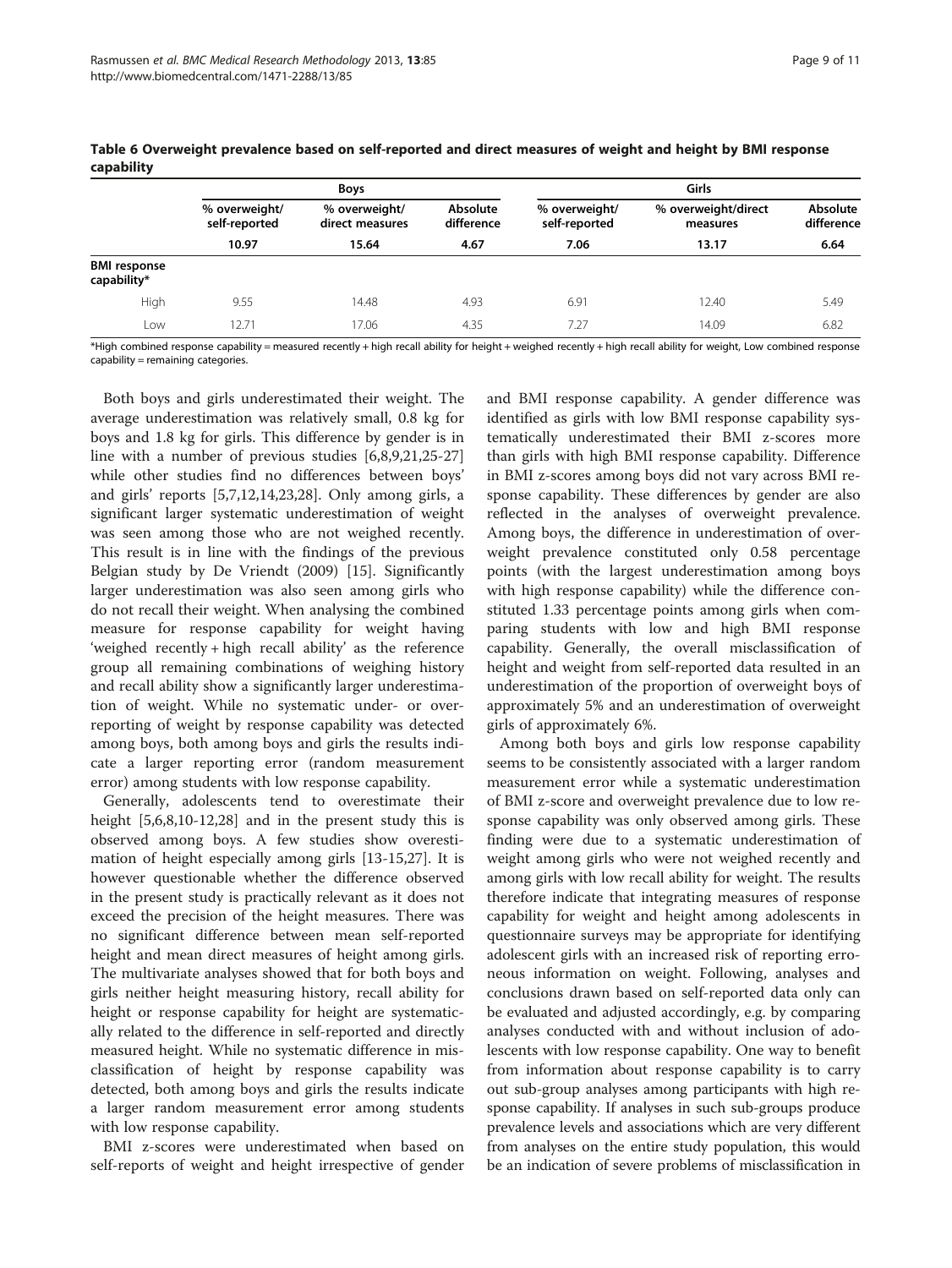<span id="page-9-0"></span>the entire study population. The present study is however the first of its kind and additional studies in other and less selected populations are needed to generate a more general picture on the influence of response capability for reporting height and weight among adolescent boys and girls. Generally, it should however be prioritized that possible adaptions of study designs are conducted to minimise the proportion of students with low capability for reporting height and weight. One approach could be to encourage participants to weigh and measure themselves prior to data collection. This has been suggested earlier by Wang et al. (2002) [\[7\]](#page-10-0).

In the presented multivariate analyses measured height and weight were included in the final models. This led to some reduction in estimates indicating that some overlap may exist between the applied measure of response capability and social desirability when adolescents report weight and height. This finding is supported by the fact that overweight prevalence is higher in the groups of students who report not having been measured recently compared to those who are and in the groups of student with low recall ability compared to students with high recall ability. Still, despite adjusting for measured values significantly larger systematic underestimations were seen among girls with low response capability compared to girls with high response capability.

The presented results should be evaluated in light of the methodological approach employed. For the concept of response capability a number of assumptions are made. We define response capability by time since last weighing/ height measure and ability to recall. This approach does not consider other factors including availability and accuracy of home equipment for weighing and measuring, how the weighing and measuring are conducted, and whether the child is aware of the measured values. The participation rate was generally high and we do not anticipate substantial selection bias. However, the study is not representative and the prevalence figures cannot be generalised across populations. We propose repetition of this study in other and less selected study populations.

# Conclusion

The present study showed that one third of students aged 11 to 15 years had low response capability for height and weight when responding in a self-administrated questionnaire survey. Both boys and girls underestimate their weight. Also among both boys and girls the random measurement error tended to be largest among students with low response capability while only among girls with low response capability there was a systematically larger underestimation of weight. Consequently, a similar larger underestimation of BMI z-score and overweight prevalence was found among girls with low response capability. Boys over-reported their height, and for both boys and

girls the random measurement error tended to be larger among students with low response capability. For both boys and girls, there was no systematic difference in reporting height by response capability. The present study indicates that this approach may be particularly relevant for studies including self-reported measurements from girls. Repetition of this study in other and less selected study populations is recommended.

#### Competing interests

The study was financed by the Nordea Foundation. The Nordea Foundation was not involved in the study design, data analyses or interpretation of results. The authors declare no competing interests.

#### Authors' contributions

MR is the principal investigator of the Aarhus School Survey. MR conceived and coordinated the study, contributed to its design, acquisition of data, statistical analyses, interpretation of data and drafted the manuscript. BH co-conceived the study and contributed to its design and coordination and revised the manuscript critically. MTD contributed to the design of the study and to the statistical analyses and revised the manuscript critically. OM contributed to the design of the study, interpretation of data and revised the manuscript critically. All authors read and approved the submitted manuscripts.

#### Acknowledgement

We thank Trine Pagh Pedersen and Katrine Rich Madsen from our research team and Poul Lundsgaard Bak, Henriette Hansen, Sheila Terp, Anette Østergaard from the City of Aarhus for their important contribution to the planning of the study and data collection. We thank the Nordea Foundation for financial support to the study.

#### Sources of support

The Nordea Foundation.

#### Author details

<sup>1</sup>National Institute of Public Health, University of Southern Denmark, Øster Farimagsgade 5A, Copenhagen K DK-1353, Denmark. <sup>2</sup>Department of Child and Adolescent Mental Health, Norwegian Institute of Public Health, PO Box 4404Nydalen, N-0403, Oslo, Norway.

Received: 13 June 2012 Accepted: 12 June 2013 Published: 27 June 2013

#### References

- 1. Roberts C, Freeman J, Samdal O, Schnohr CW, de Looze m, Nic Gabhainn S, Iannotti R, Rasmussen M, The International HBSC study group: The health behaviour in school-aged children (HBSC) study: methodological developments and current tensions. Int J Public Health 2009, 54(Suppl 2):140-150.
- 2. te Velde SJ, De Bourdeaudhuij I, Thorsdottir I, Rasmussen M, Hagströmer M, Klepp KI, Brug J: Patterns in sedentary and exercise behaviors and associations with overweight in 9–14-year-old boys and girls–a crosssectional study. BMC Publ Health 2007, 7:16.
- 3. Haug E, Rasmussen M, Samdal O, Iannotti R, Kelly C, Borraccino A, Vereecken C, Melkevik O, Lazzeri G, Giacchi M, Ercan O, Due P, Ravens-Sieberer U, Currie C, Morgan A, Ahluwalia N, the Health Behaviour in School-aged Children Obesity Working Group: Overweight in school-aged children and its relationship with demographic and lifestyle factors: results from the WHO-collaborative health behaviour in school-aged children (HBSC) study. Int J Public Health 2009, 54(Suppl 2):167–179.
- 4. Currie C, Zanotti C, Morgan A, Currie D, de Looze M, Roberts C, Samdal O, Smith ORF, Barnekow V: Social determinants of health and well-being among young people. Health behaviour in school-aged children (HBSC) study: international report from the 2009/10 survey. Copenhagen: WHO Regional Office for Europe; 2012. Health Policy for Children and Adolescents, No. 6.
- 5. Giacchi M, Mattei R, Rossi S: Correction of the self-reported BMI in a teenage population. Int J Obes Relat Metab Disord 1998, 22:673-677.
- 6. Rovira RF, Pons IF, Martínes IM, Sánchez RR: Self-reported versus measured height, weight and body mass index in Spanish Mediterranean